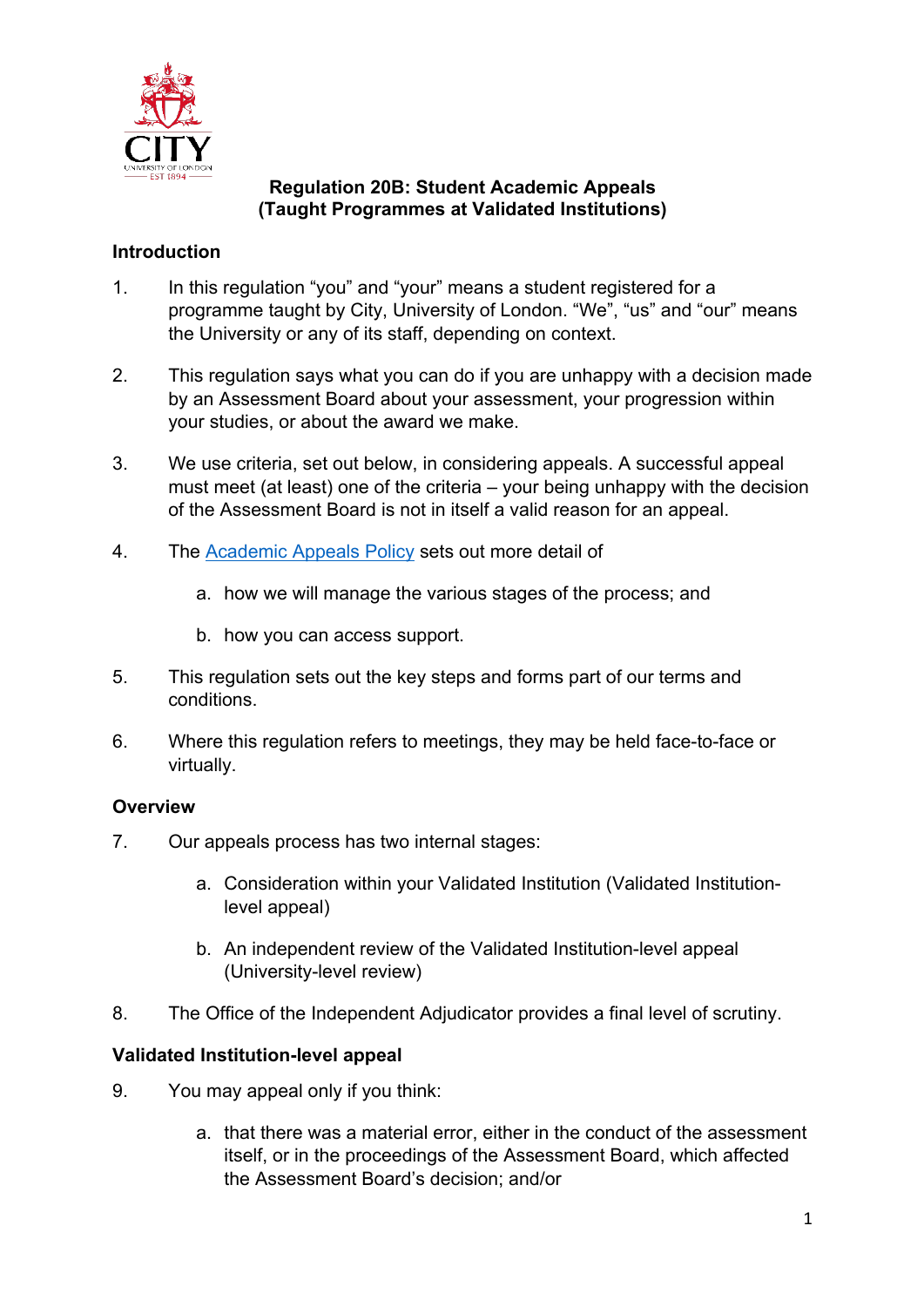- b. that you were subject to previously undisclosed extenuating circumstances at the time of the assessment which:
	- i. meet the definition of extenuating circumstances as set out in the Assessment Regulations, and
	- ii. were unknown to the Assessment Board, and
	- iii. were not made known to the Assessment Board via the Extenuating Circumstances provisions in the Assessment Regulations for a demonstrated, valid and over-riding reason outside your control.
- 10. In judging your reasons for delay we will not normally accept the following:
	- a. You say that you were unaware of the extenuating circumstances arrangements at the time; or
	- b. You made an assumption at the time of the assessment that your performance would not be affected by an event which you have since decided resulted in extenuating circumstances.
- 11. You must submit your appeal within 28 calendar days of the release of results following the relevant Assessment Board. This must be submitted to the Programmes or Course Officer at the Validated Institution.
- 12. The Validated Institution will acknowledge receipt of your appeal, which will be given initial consideration by at least two members of staff within the Validated Institution.
- 13. Possible outcomes of this consideration are:
	- a. Your appeal is upheld (in full or part) with a recommendation for immediate corrective action by the Chair of the Assessment Board (this will be done only in 'material error' cases – see paragraph 9.a above);
	- b. Your appeal is upheld (in full or part) with recommendations being made to the Assessment Board (normally for an opportunity for reassessment) (this will be done only in 'material error' cases – see paragraph 9.a above);
	- c. The Validated Institution may submit an Extenuating Circumstances form for consideration by the relevant Extenuating Circumstances Panel convened by the Validated Institution in accordance with the Assessment Regulations (this will be done only in 'undisclosed extenuating circumstances' cases– see paragraph 9.b above);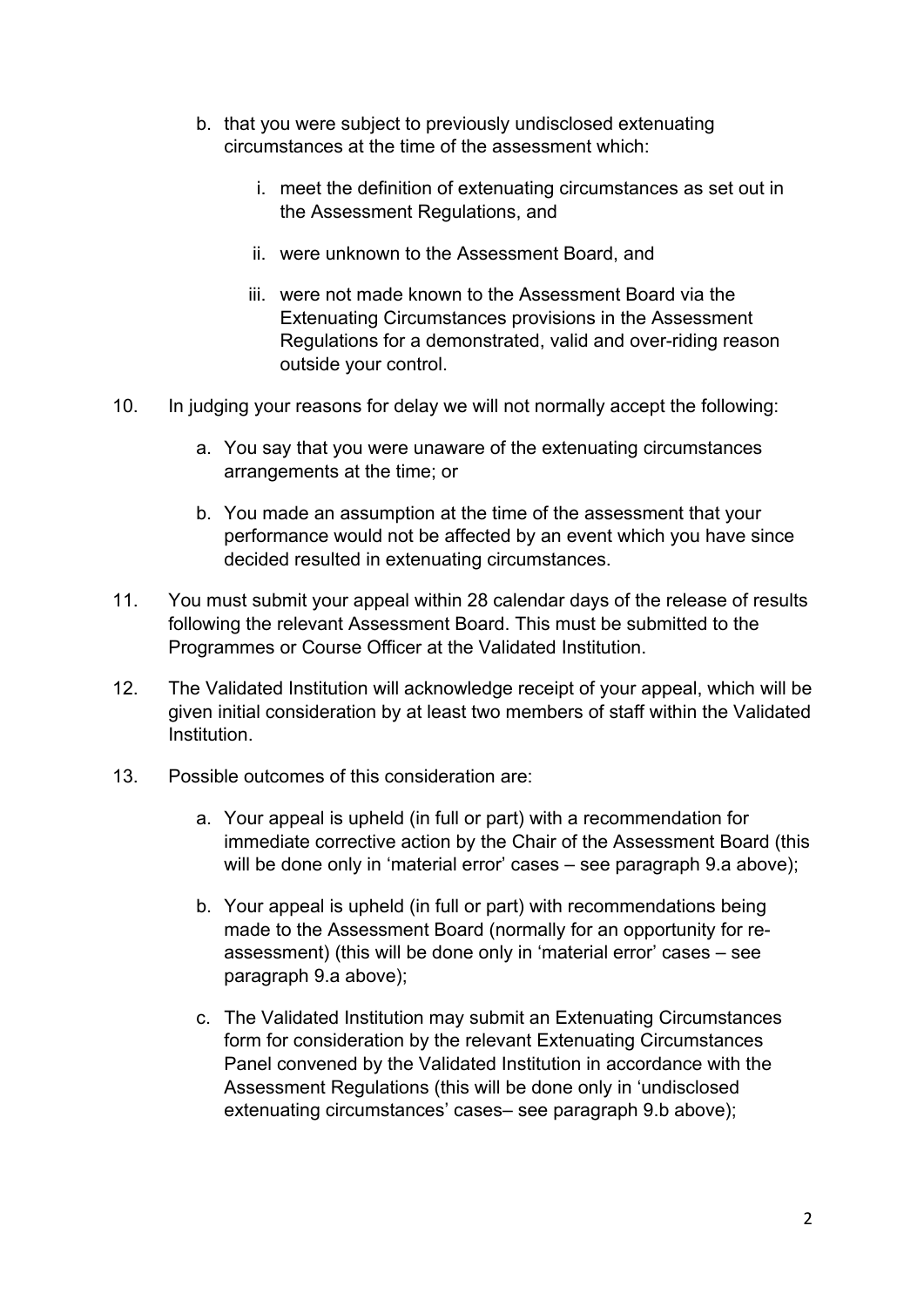- d. The Validated Institution reserves the right to return a submitted Extenuating Circumstances form to you with an opportunity for you to revise it and resubmit the appeal to the Validated Institution's Extenuating Circumstances Panel within 14 calendar days of the date the decision was made;
- e. The Validated Institution may reject your appeal because the form was incomplete, incorrect, not accompanied by supporting evidence, or did not demonstrate grounds for appeal;
- f. The Validated Institution may refer your appeal for consideration by a Validated Institution Appeal Panel because a hearing with the option for your representation is warranted.
- 14. The Validated Institution will tell you, in writing, the outcome of the initial consideration (normally, within 28 calendar days from the date they receive your appeal).
- 15. If your appeal was rejected under paragraph 13 (e) above you may be able to ask for a review of that decision – please see paragraph 18 below
- 16. If the Validated Institution refers your appeal to a Validated Institution Appeal Panel under paragraph 13.f above you will be invited to participate in the panel meeting. You can see more information about the Panel in the Academic Appeal Guidance. The possible outcomes of the Validated Institution Appeal Panel are:
	- a. That your appeal is upheld (in full or part) with a recommendation to the Assessment Board to permit you to resit some/all failed assessments as a first or additional attempt, reinstating you on the programme if necessary;
	- b. That your appeal is upheld (in full or part) with referral of the case back to the Assessment Board with commentary (the panel may not recommend any alteration to the original marks);
	- c. That your appeal be rejected as you have not demonstrated the grounds for appeal.
- 17. The Validated Institution will write to you, to inform you of the decision of the Validated Institution Appeal Panel, including the reasons for the decision.

## **University-level review**

- 18. You may ask us for a review of the Validated Institution decision about your appeal on either or both of the following grounds:
	- a. that there was a material error in the proceedings associated with the Validated Institution decision, which affected that decision; and/or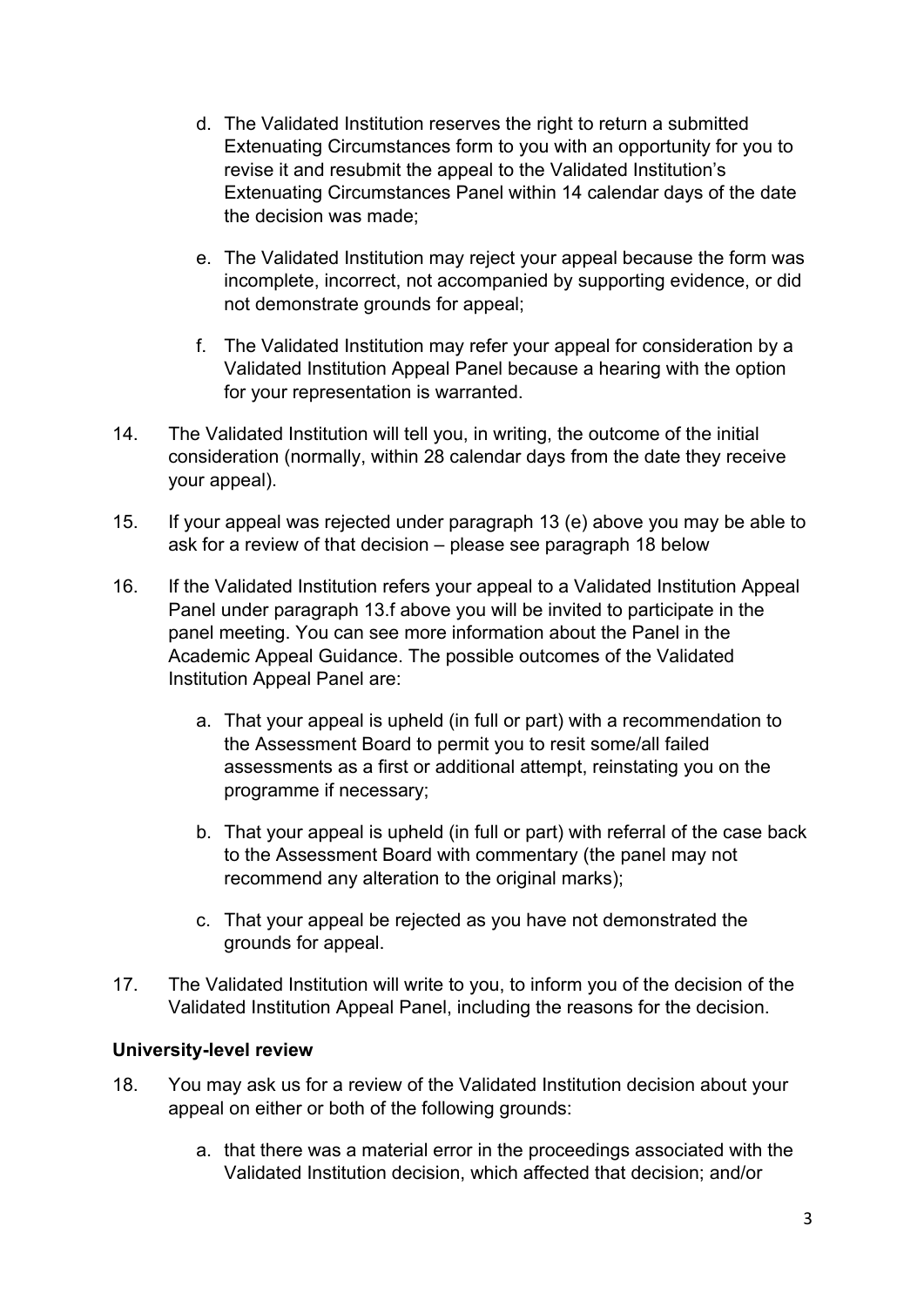- b. that new information has become available, which is material to the original appeal, and which could not have been made known to the Validated Institution for a demonstrated, valid and over-riding reason.
- 19. A University-level review is not a re-hearing of your original appeal. Your being unhappy with the outcome of the appeal will not be a sufficient reason to uphold a request for review.
- 20. You must submit a request for a review in writing, together with your supporting evidence, within 21 calendar days of the Validated Institution's notification to you of their decision. Your request for review should be submitted to the Quality & Academic Development team within Student & Academic Services, or their nominee.
- 21. We will acknowledge receipt of your appeal, which will be given initial consideration by at least two members of staff from City.
- 22. The possible outcomes of the University-level review are:
	- a. That the case for a review is upheld (in full or part) with a recommendation for immediate corrective action (this outcome is only for 'material error' cases – see paragraph 18.a above);
	- b. That the case for a review is upheld (in full or part) and referred back to the appropriate body in the Validated Institution for consideration. Following this consideration, you may then only request a further review of the decision on the ground of a material error – see paragraph 18.a above;
	- c. That your request is returned with an opportunity for you to revise and to resubmit within 14 calendar days;
	- d. That your request is rejected because the form was incomplete, incorrect, not accompanied by supporting evidence, or did not demonstrate the grounds for review;
- 23. We will write to you, with reasons for the decision, normally within 28 calendar days receipt of the University-level review.

## **Office of the Independent Adjudicator (OIA)**

- 24. When our internal procedures have been concluded we will send to you a Completion of Procedures (CoP) Letter.
- 25. Following this, if you are dissatisfied with the final decision on your case you may be able to apply to the Office of the Independent Adjudicator (OIA) for Higher Education. Information and eligibility rules are available at: www.oiahe.org.uk/